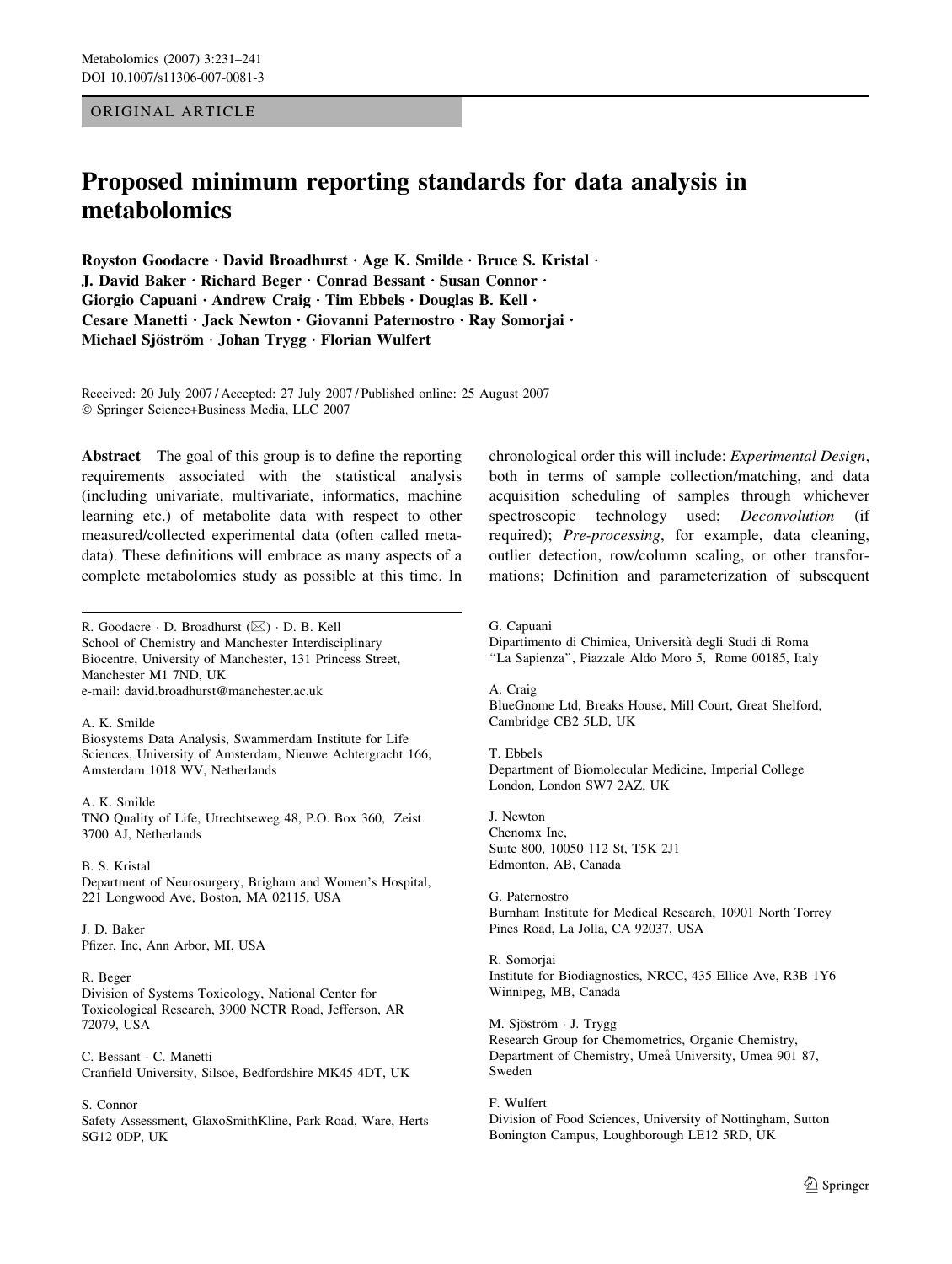visualizations and Statistical/Machine learning Methods applied to the dataset; If required, a clear definition of the Model Validation Scheme used (including how data are split into training/validation/test sets); Formal indication on whether the data analysis has been Independently Tested (either by experimental reproduction, or blind hold out test set). Finally, data interpretation and the visual representations and hypotheses obtained from the data analyses.

Keywords Chemometrics Multivariate Megavariate Unsupervised learning  $\cdot$  Supervised learning  $\cdot$  Informatics  $\cdot$ Bioinformatics · Statistics · Biostatistics · Machine learning · Statistical learning

# 1 Introduction

It is clear that algorithms do not drive metabolomics investigations; however the question(s) one seeks to answer with metabolomics are clearly likely to dominate any subsequent data analysis strategy. In many metabolomics experiments, the number of samples collected is much smaller than the number of metabolites or variables (features) measured, and simple visual inspection of all the data is not likely to be sufficient to complete the analysis. Therefore, there is a need for some method to extract information from the flood of data (Goodacre et al. [2004](#page-9-0); Hall [2006](#page-9-0); Weckwerth and Morgenthal [2005](#page-10-0)). Thus, statistical (univariate, multivariate) or machine learning analysis (for the difference see Breiman [2001\)](#page-9-0) of metabolite data, as well as various attendant informatics analyses, is necessary to produce knowledge that can be tested and lead to new hypotheses and biological understanding.

Figure 1 shows the flow of information (pipeline) in a metabolomics experiment (Brown et al. [2005\)](#page-9-0). The first step is judicious design of the experiment (DoE), followed by data capture, followed by storage of the data and

> Experimental design Data collection Databases of Metadata and Data Data pre-processing Data analysis Data interpretation

associated metadata, followed by pre-processing, followed by data analysis and followed by data interpretation. In some cases, there may be iterative loops at one or more of these stages (Paolucci et al. [2004a](#page-10-0), [b](#page-10-0)). This pipeline ends in one or more report(s) that attempt(s) to chronicle this process (or workflow), summarize the data analysis, then derive some conclusions from the data analysis and test those results. At present, this reporting process is performed in a very ad-hoc manner, with different authors reporting in very different ways (even within the same institution, or same lab, across multiple publications), and sometimes barely explaining at all exactly how the statistical analyses were performed.

This document aims to formalize the reporting of metabolomics data analysis in two ways: (i) to define a 'reporting' scheme (detailed in Tables 1–6) so as to avoid confusion about terminology, and; (ii) to present the first publication of what is considered by this committee to comprise the minimal reporting requirements for each stage, from the pre-processing of the data to the validation of the hypotheses obtained through initial data analyses. In conjunction with this formal part of the document, at several points the authors will also recommend some basic strategies for performing the various stages of the data analysis workflow being defined. These will be used to illustrate the reporting ideas and to help guide the less experienced members of our community. This committee strongly seek and encourage feedback from the community about these guidelines and asks for potential changes to improve upon the guidelines.

# 2 Design of experiments (DoE)

Any good scientific study starts with rigorous experimental design (Montgomery [2001\)](#page-10-0). Formalizing this process is both useful to the practitioner and to the reader of associated publications. There are generally two stages involved in the study design. First, the biological study itself, this can be as simple as collecting a set of biological replicates for a steady state system or be as complex as a major epidemiological project (Bland [2000;](#page-9-0) Rothman and Greenland [1998](#page-10-0)) involving many thousands of subjects at various levels of exposure to a factor of interest, multiple ages, different genders and co-morbidities, and/or at all stages of a disease process. Realistically, all currently defined statistical and machine learning methods are only capable of interpolation, that is to say they give answers within their knowledge realm and can not accurately extrapolate beyond this. Therefore, as much metadata as possible should be made openly available, and all metadata that has been used to discover information in the metabolomics dataset must be made available. This will allow

Fig. 1 The initial linear flow diagram identifying the clear flow of information (pipeline) in a typical metabolomics experiment. This is necessarily simplified as the real situation is much more complicated: However, in all cases it starts with a biological question and it ends with data interpretation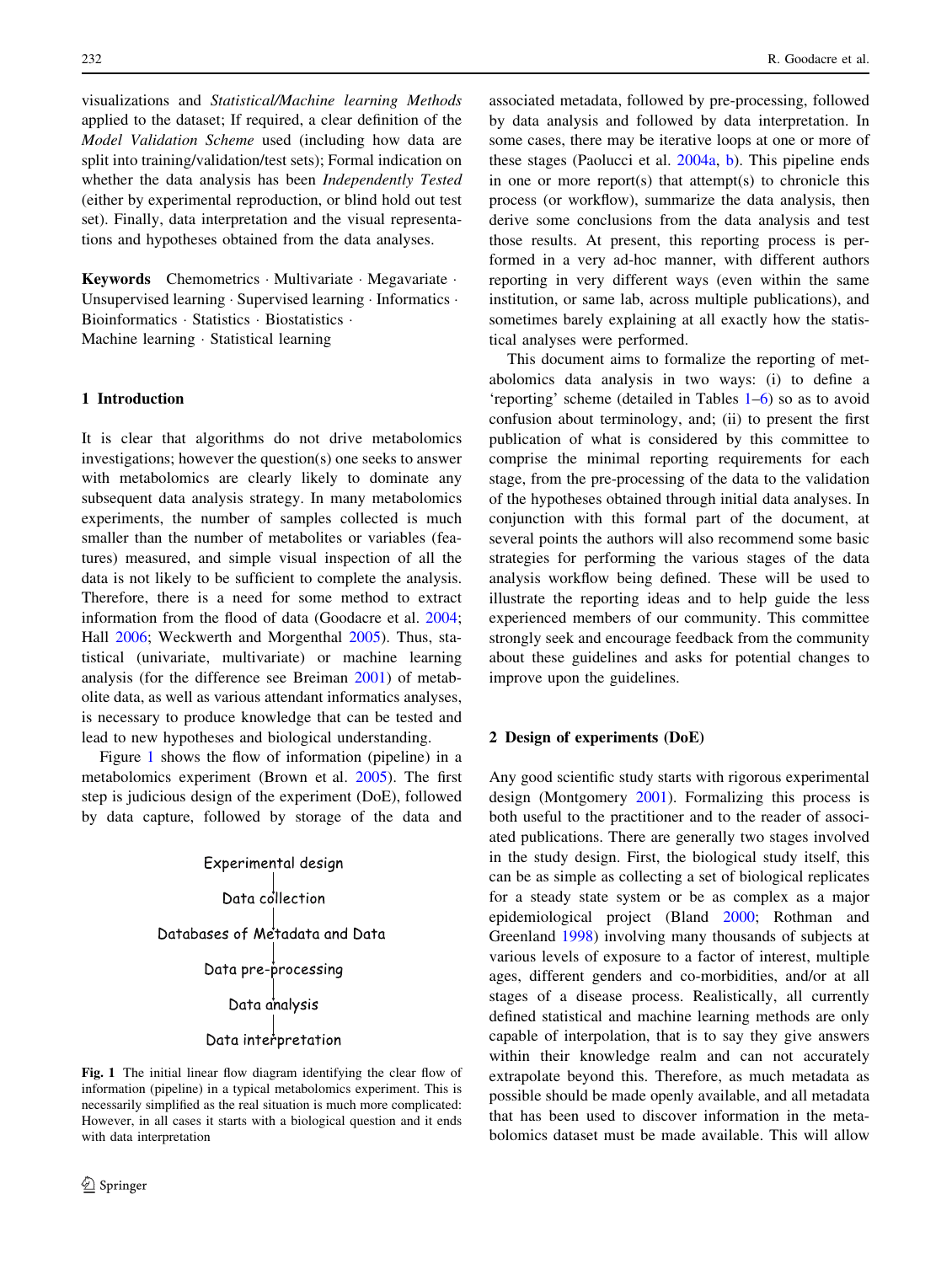Table 1 Level 1

| Term            | Explanation                                                                                           | Remarks                 |
|-----------------|-------------------------------------------------------------------------------------------------------|-------------------------|
| Pre-processing  | Generic term for methods to go from raw instrumental data to clean data for data processing           |                         |
| Pre-treatment   | Transforming the clean data to make them ready for data processing (scaling, centering, etc)          | Bro and Smilde (2003)   |
| Processing      | The actual data analysis (PCA, PLS, ASCA, GP etc.)                                                    |                         |
| Post-processing | Transforming the results from the processing for interpretation and visualization (e.g., antilog etc) | Nicholson et al. (1999) |
| Validation      | All activities aimed at assuring the quality of the conclusions drawn from the data analysis          |                         |
| Interpretation  | Hypothesis generated, pathways affected, or visualization of the data.                                |                         |

Scheme for reporting metabolomics data analysis: The reporting scheme has several levels. Level 1 is the subdivision in several steps of the metabolomics pipeline. Level 2 is a subdivision of the level 1 items

Notation: X has  $i = 1,...,I$  rows (the samples) and  $j = 1,...J$  columns (the metabolites, chemical shift regions, or  $m/z$  rt channels). In case of hyphenated methods (e.g., GC-MS, LC-MS, LC-NMR etc), the rows of X are strung out (or vectorized) GC-MS (or LC-MS) profiles

Table 2 Level 2: pre-processing

| Term                                          | Explanation                                                                                                                                                                                                                        | Remarks                                                                                                                                  |
|-----------------------------------------------|------------------------------------------------------------------------------------------------------------------------------------------------------------------------------------------------------------------------------------|------------------------------------------------------------------------------------------------------------------------------------------|
| Deconvolution                                 | Resolving overlapping peaks in an NMR spectrum or GC or<br>LC chromatogram using the second dimension (usually<br>MS). In the case of GC or LC this generates a peak table<br>where each metabolite is represented by one variable | Jonsson et al. $(2004)$ ; Kvalheim and Liang<br>$(1992)$ ; Tauler et al. $(1992)$ ; Veldhuis et al.<br>$(1987)$ ; Weljie et al. $(2006)$ |
| Peak-picking                                  | Peaks in an NMR or GC or LC-MS chromatogram are<br>selected that may represent signals. This results in a table<br>with either ppm or $m/z$ .rt channels and corresponding<br>intensities.                                         | see CODA (Windig et al. 1996), and (Katajamaa<br>and Oresic 2005)                                                                        |
| Target analysis                               | Peaks in an NMR spectrum or GC or LC chromatogram at a<br>specific $\delta$ or $m/z$ channel are integrated and used in a<br>peak table                                                                                            | Andreev et al. $(2003)$                                                                                                                  |
| Alignment                                     | Synchronizing the chromatograms or NMR spectra such<br>that each metabolite signal has the same retention time or<br>chemical shift in each sample.                                                                                | see Warping, COW, DTW, PLF (Forshed et al.<br>2005; Skov et al. 2007; Tomasi et al. 2004;<br>Vogels et al. $1996$                        |
| Apodization function<br>and weighting factors | Function and parameters used to multiply free induction<br>decays (FIDs) before Fourier transform to NMR spectra                                                                                                                   |                                                                                                                                          |
| Phasing                                       | Method used to phase-correct peaks in Fourier transformed<br>NMR spectra                                                                                                                                                           | Phasing can be done manually or automatically<br>by NMR software                                                                         |
| Base-line Correction                          | Method used to address baseline tilts and drifts in Fourier<br>transformed NMR spectra.                                                                                                                                            | Methods used to correct baseline features in<br>NMR. Usually done automatically or semi-<br>automatically                                |
| <b>Bucketing</b>                              | Method used to define chemical shift bins sizes and<br>integrate the bin intensities                                                                                                                                               | Holmes et al. $(1992)$ ; Nicholson et al. $(1999)$                                                                                       |

the scientific community to assess adequately the validity of the study at large. This is particularly the case in metabolomics when the numbers of variables can exceed the numbers of samples, and the statistical powering used; consequently, the software used to calculate the statistical power (under assumptions of normality or otherwise) must be given. In larger studies, and longer-term longitudinal investigations it may prove to be difficult to submit all of the metabolomics and metadata at the time of publication, so summaries of salient parts of such data should be reported in a table and if possible full meta-data should be available upon request; or via the author's website, or better (Kell [2007](#page-9-0)) by accompanying the manuscript as supplementary information if that mechanism exists with the journal publishing the work. However, where release of full meta-data is not possible immediately, for example where interim results are published, it would be accepted that there may be a delay prior to the release of such data and publication can proceed without it. An example of essential data that does always need to accompany a publication is the patient characteristics table (Table 1) in Sabatine et al. ([2005\)](#page-10-0). In 'case'/'control' clinical studies, examples of such important metadata may be the way in which 'controls' are matched to 'cases,' descriptive statistics about the distribution of ages in the sample cohort, genetic single nucleotide polymorphisms (SNPs), or count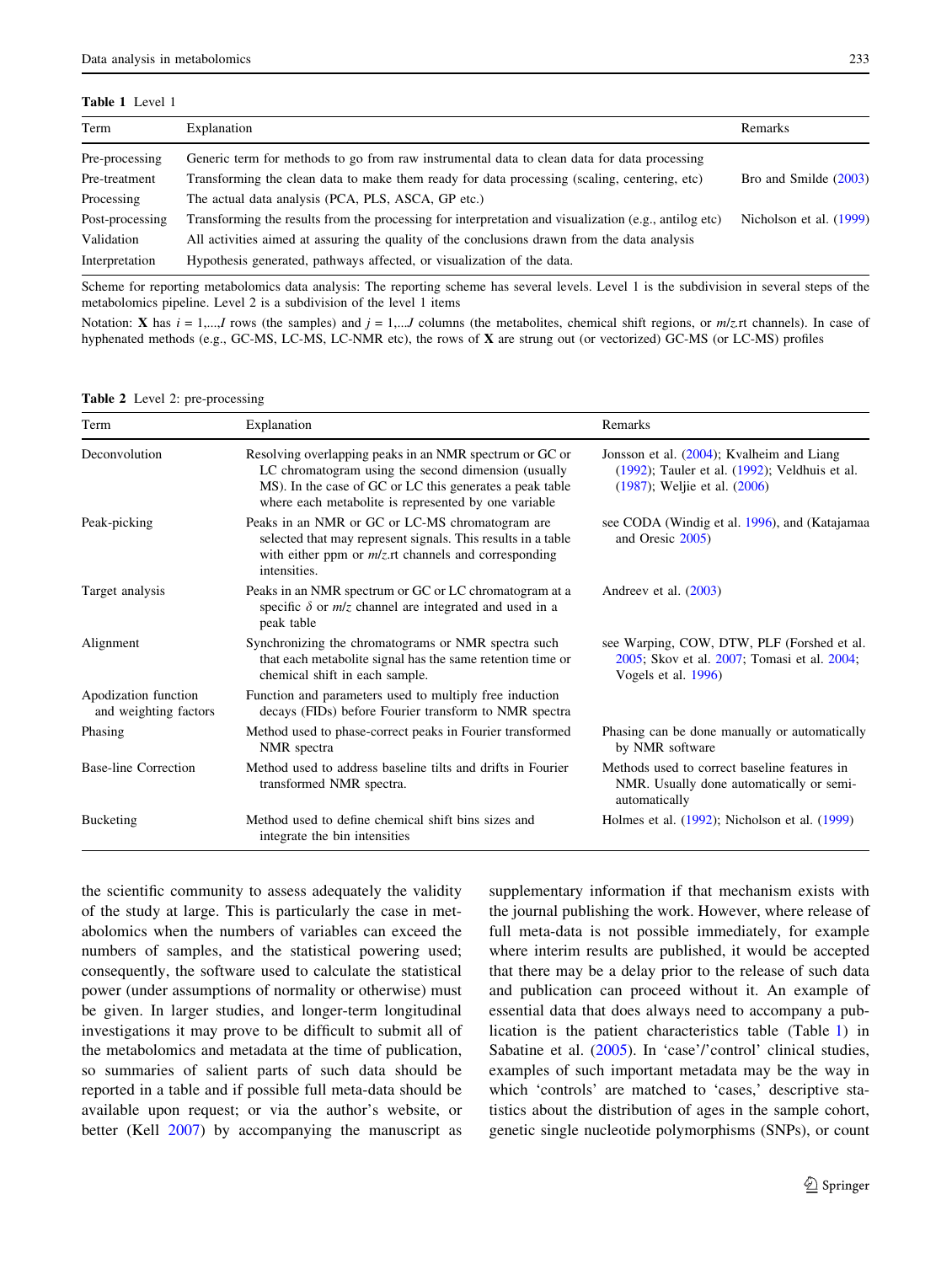Table 3 Level 2: pre-treatment

| Term                                               | Explanation                                                                                                                                                   | Remarks                                                                                                     |
|----------------------------------------------------|---------------------------------------------------------------------------------------------------------------------------------------------------------------|-------------------------------------------------------------------------------------------------------------|
| Normalization                                      | Operation performed within or across rows to make the row profiles<br>comparable in size                                                                      | E.g., for correcting dilution differences in<br>urine analysis by NMR or LC-MS                              |
| Centering                                          | Operation across the rows to translate the center of gravity of the dataset                                                                                   | Also called reference subtraction.<br>SMART also centers, but not with a<br>mean (Keun et al. 2004)         |
| Mean-centering                                     | Commonly used method for centering in which each column is expressed in<br>deviations from its mean (across the rows)                                         | Subtracts the mean of the column, thereby<br>translating the center of gravity of the<br>data to the origin |
| Scaling                                            | Operation performed within a column to make the column profiles more<br>comparable                                                                            |                                                                                                             |
| Autoscaling                                        | A form of scaling which mean-centers each value of the column followed by<br>dividing row entries of a column by the standard deviation within that<br>column | Also called UV (unit variance) or Z-<br>scaling                                                             |
| Range scaling                                      | Mean-centering followed by dividing row entries of a column through the<br>range within that column                                                           | van den Berg et al. (2006)                                                                                  |
| Pareto scaling                                     | Mean-centering followed by dividing row entries of a column through the<br>square root of the standard deviation within that column                           |                                                                                                             |
| Transformations<br>(Log, Square)<br>Root, Box-Cox) | Transformations to linearize or otherwise change the scale of the data, e.g., to<br>remove heteroscedastic noise                                              |                                                                                                             |
| Missing values                                     | Data in the table which are not available for the analysis                                                                                                    | Rubbin and Little (1987)                                                                                    |
| Outliers                                           | Data points (samples, variables or a specific combination of both) which<br>deviate from the distribution of the majority of the data                         |                                                                                                             |

## Table 4 Level 2: processing

| Term                         | Explanation                                                                                                                           | Remarks |
|------------------------------|---------------------------------------------------------------------------------------------------------------------------------------|---------|
| Model                        | The model selected for analyzing<br>the data (PCA, PLS, LDA, QDA<br>$etc.$ )                                                          |         |
| Method                       | The method selected for analyzing<br>the data (e.g. $GP$ , etc.)                                                                      |         |
| Parameter<br>estimation      | Parameters in models/methods that<br>have to be fitted to the data                                                                    |         |
| Meta-parameter<br>estimation | A parameter that helps define the<br>structure and optimization of the<br>model (e.g., number of LVs in<br>PLS, ridge parameter etc.) |         |

### Table 5 Level 2: post-processing

| Term                    | Explanation                                                                                                                                 | Remarks                  |
|-------------------------|---------------------------------------------------------------------------------------------------------------------------------------------|--------------------------|
| Back-<br>transformation | Transforming the data<br>back to the original<br>domain (if a<br>transformation was<br>performed prior to the<br>analysis)                  | Cloarec et al. $(2005b)$ |
| Visualization           | Plots that represent the<br>original data or the<br>results from the data<br>analysis in a such a<br>way that facilitates<br>interpretation |                          |

Table 6 Level 2: validation

| Term         | Explanation                                                                     | <b>Remarks</b> |
|--------------|---------------------------------------------------------------------------------|----------------|
| Training set | Subset of samples used to estimate the<br>parameters                            |                |
|              | Monitoring set Subset of samples used to estimate the<br>metaparameters         |                |
| Test set     | Subset of samples used to establish the<br>generalizability of the model/method |                |

ratios for known sources of bias such as male/female or smokers/non-smokers/ex-smokers etc are exhibited. An important piece of meta-data is the method used to identify the classes of the sample, including the expected accuracy of that method. Many diagnosis methods (e.g., grade of cancer Campbell et al. [2001\)](#page-9-0) are far from 100% accurate, and this is obviously going to affect the later data analysis. In addition a particularly important issue that can cause confounding or bias (Broadhurst and Kell [2006;](#page-9-0) Ioannidis [2005](#page-9-0); Ransohoff [2005\)](#page-10-0) is the likelihood that 'cases' will be often be taking considerably more pharmaceutical drugs than are the 'matched' 'controls.' Summation data may also be necessary in some studies due to legal requirements, such as US HIPAA regulations, which restricts use/ release of some medical information.

The second part of the DoE is the analytical design. Once samples are collected (or grown) the analysis procedure should be reported with enough detail so that the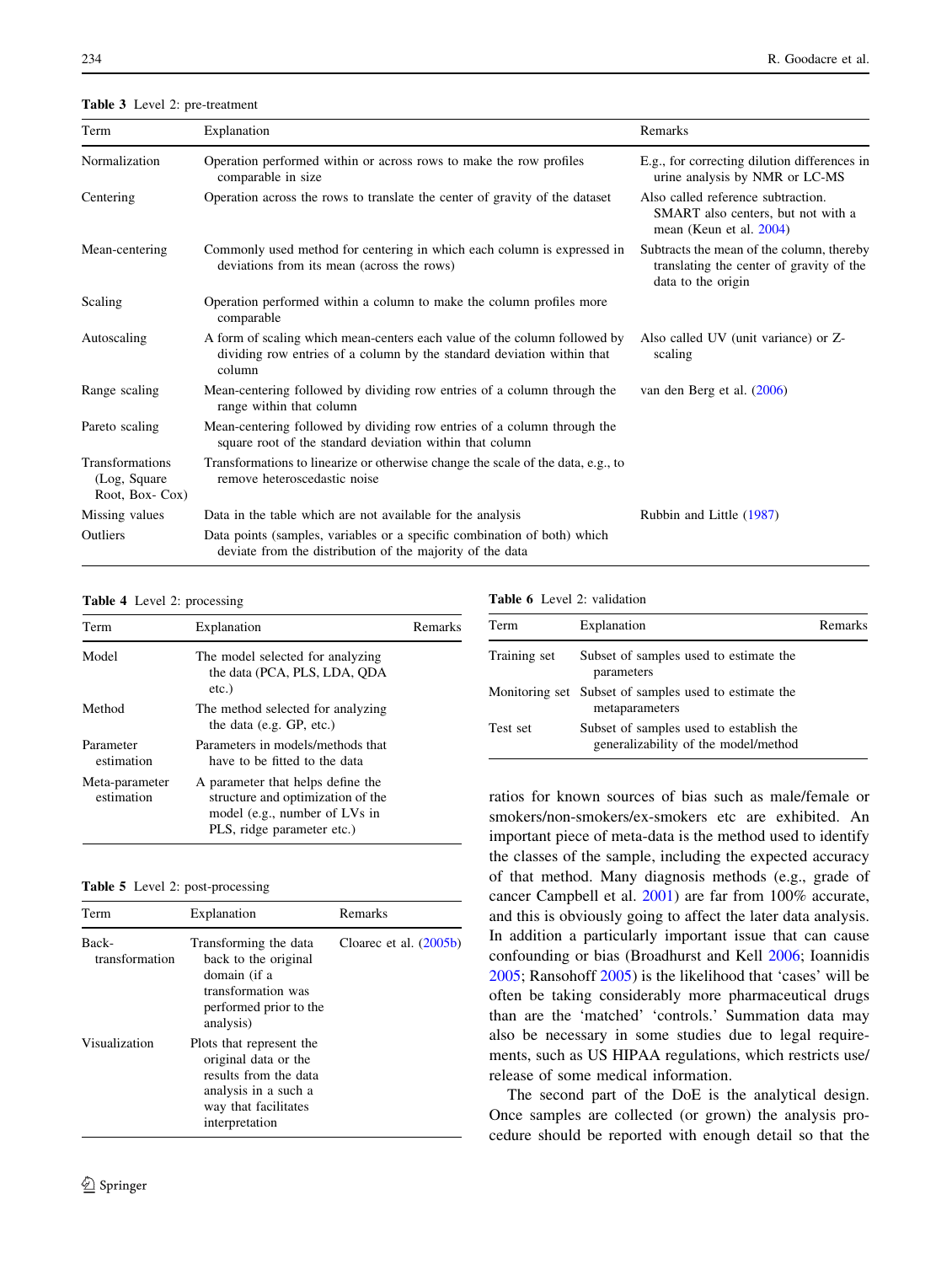experiment can be replicated by others. This will include the number of analytical replicates that were processed, the protocol for loading samples into the respective analytical instrument (e.g., randomized or designed), the instrumental parameters and the duration of the experiment. At first glance this may appear beyond the scope of the data analyst; however this information may prove crucial in the interpretation of the data. For example, a particular study might compare disease ('case' and 'control') samples where all the 'cases' are measured on a Monday and all the 'controls' on a Tuesday; it would be impossible to know whether any clustering was due to disease state or day of data acquisition, until the hypothesis or biomarkers were further validated with subsequent testing. Best of course is to randomize the time of analysis equally between the two cohorts (if sample numbers are small stratified random sampling may be more reliable (Bland [2000](#page-9-0))).

## 3 Data reduction/deconvolution

In the context of metabolomics, the term deconvolution (the separation of overlapping signals into individual chemical peaks) is mainly used in the realm of hyphenated chromatography/mass spectrometry (MS) where raw 3D matrices (time vs. mass vs. intensity) are particularly complex. In the realm of nuclear magnetic resonance (NMR), deconvolution may describe the separation of overlapping peaks either into individual resonances (e.g., lipoproteins from lactate in serum/plasma spectra (see for example Serrai et al. [1998](#page-10-0)) or to metabolite lists using reference spectral libraries to aid deconvolution (for example Provencher [1993;](#page-10-0) Weljie et al. [2006\)](#page-10-0). In order to avoid confusion and to expand the process to encompass other methods of converting raw signal (from any measurement technology) into a list of quantitative metabolite concentrations, the term data transformation is preferred. Thus, for a single study, the starting point for pre-processing and then data analysis is a single matrix  $N \times D$ , where,  $N =$  the number of samples and  $D =$  the number of variables. These variables may, for example, represent actual metabolites, or conversely may correspond to binned regions of a continuous property of the data (e.g., binned chemical shifts in NMR, or wavenumbers in Fourier transform infrared spectroscopy (FT-IR)).

There are examples of data analysis methods that can be applied to more complex representations of metabolite information; however, they are more the exception than the rule and therefore will be treated as such. Practitioners of these methods are encouraged to follow the reporting standards described below as closely as possible. Minimum reporting standards for 'deconvolution' are very much instrument- (and even manufacturer-) dependent and are discussed by the Chemical Analysis working group for MS (with and without chromatography; viz. gas chromatography (GC)-MS and liquid chromatography (LC)-MS), NMR spectroscopy, and FT-IR spectroscopy in Sumner et al. [\(2007](#page-10-0)).

#### 4 Pre-processing and pre-treatment

We outline a proposed scheme to describe each step of the metabolomics workflow in Table 1. In Table 1 we make a distinction between pre-processing and pre-treatment. For NMR data, raw free induction decay (FID) weighting, phasing, baseline correction and referencing to an internal standard, normalizing to spectral area, and conversion to magnitude spectra are considered pre-processing procedures. The process of defining the sizes of chemical shift bins and integrating the intensities in the chemical shift bins is pre-treatment. NMR peak alignment to account for chemical shift variability, whether global over the whole spectrum, or localized to specific regions is regarded as pre-processing.

There are many methods for pre-processing data matrices of the sort produced by metabolomics studies, many of which are order-independent. In this light of this it is necessary to report what pre-processing has been done, in what order, and what software was used. The easiest way to report this is in the form of a workflow. This can be expressed in the text or preferably as a flow diagram (especially if the workflow is unusual or complex).

Table 2 defines a list of the popular order-independent pre-processing methodologies and their definitions, and Table 3 lists of popular pre-treatment algorithms. These definitions include whether the methods have any metaparameters, and whether the method operates per sample, per variable, or on the total matrix. Any 'new' or unusual method not listed here should be clearly explained (rather than referencing this table) and should be reported in a similar fashion to that shown here.

Order-dependent pre-processing methods are more difficult to report as they may need some level of interpretation or assessment by the reader before the analysis moves onto the next stage (such as outlier detection, e.g., by using principal components analysis (PCA) or other techniques, missing value imputation etc.). More than one workflow may need to be reported. For example, the author could present one workflow for the outlier detection and another for subsequent cluster/discriminant analysis. The order of execution and contents of these sub-workflows should be made very clear (this could include reference to previously published workflows). Any assumptions made about the structure of the data should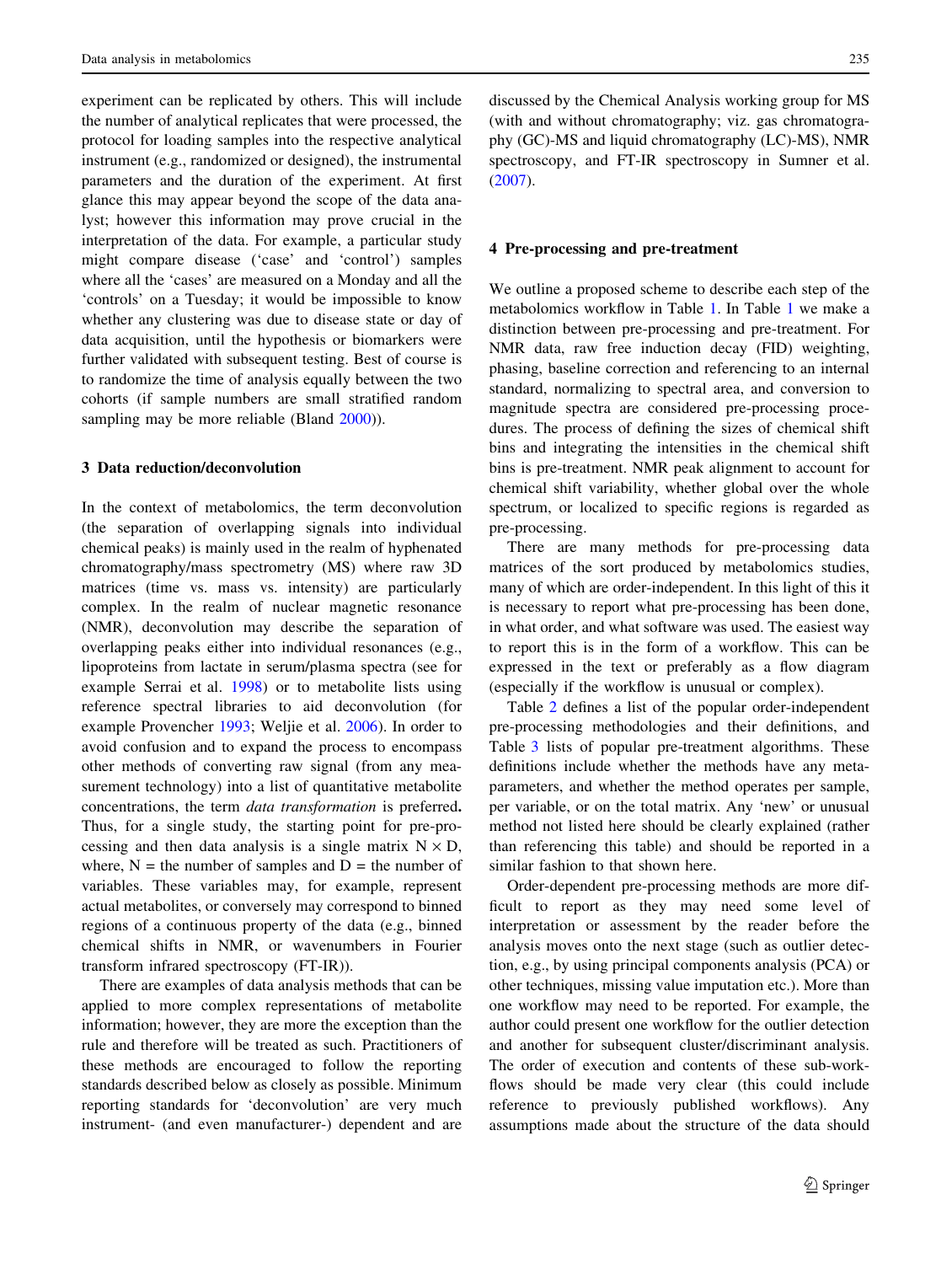also be made clear, as should any decisions made at any stage (e.g., on what basis were outliers removed).

# 5 Data analysis and algorithm selection

The sort of question that one wants to answer generally drives the workflow, including the selection of the appropriate algorithm (or set of algorithms). See Fig. 2 for a diagrammatic representation of the most popular ones. However, algorithms are also likely to be specified based on previous experiences and local expertise; it is not the role of this article to suggest 'preferred' algorithms (and anyway the best methods depend on the problem domain Wolpert [1997\)](#page-10-0). In addition, it is not feasible to discuss the pros and cons of each method as these are often subjective, but we can define a reporting structure based on the biological application. We can also suggest that a key step in the validation of any statistical result of metabolomics data is the visualization of the proposed result against the raw data to confirm that it is not an artefact of data acquisition, pre-processing, pre-treatment or noise magnified by the statistical scaling method applied.

# 6 Univariate analysis

Although metabolomics experiments do generate multivariate data (see below); one can employ univariate methods to test individually for metabolites that are increased or decreased significantly between different



Fig. 2 Typical multivariate algorithms used for unsupervised and supervised analysis

groups (note: consideration of the issues of multiple parallel hypothesis are needed when applying univariate tests to multivariate data). These tests include parametric methods for data that are normally distributed, the most common being ANOVA (analysis of variance), t-tests, and z-tests (for a review of univariate methods and a discussion on the issues of multiple hypothesis testing see Broadhurst and Kell [2006\)](#page-9-0). When a normal distribution of the data cannot be assumed, then non-parametric methods can be used, e.g., the Kruskal–Wallis test. These tests produce a test statistic from which statistical significance and confidence can be calculated. Usage and reporting of these univariate procedures is haphazard in publications across the whole of science. It is suggested that the metabolomics community take section IV.A.6.c. of the Vancouver Guidelines (http://www.icmje.org/) as the starting point:

''Describe statistical methods with enough detail to enable a knowledgeable reader with access to the original data to verify the reported results. When possible, quantify findings and present them with appropriate indicators of measurement error or uncertainty (such as confidence intervals). Avoid relying solely on statistical hypothesis testing, such as the use of P values, which fails to convey important quantitative information.''

In their article entitled 'Statistics with Confidence' Altman and colleagues (Altman et al. [2000\)](#page-9-0) also suggest that:

''For the major finding(s) of a study we recommend that full statistical information should be given, including sample estimates, confidence intervals, tests statistics, and P values—assuming basic details such as sample sizes and standard deviations have been reported earlier in the paper.''

In addition, graphics/visualizations should be accompanied by sufficient metadata such that a knowledgeable reader could reproduce them given access to the data and to appropriate software.

An example: Suppose that in a study comparing samples from 100 diabetic and 100 non-diabetic men of a certain age, a difference of 6.0 mmHg was found between their mean systolic blood pressures. This could be reported as either: (i) a Student's  $t$  test was performed after normality was assessed using the 'XYZ' test. The test statistic was 2.4, with 198 degrees of freedom and had an associated P-value of 0.02. The 95% confidence interval for this difference was calculated to be from 1.1 to 10.9 mmHg, or (ii) these groups differed at  $P < 0.05$  (Student's *t*-test, after normality was assessed using the XYZ test) mean  $\pm$  SD difference was  $6.0 \pm xx$ . Combinations of these may also be used, either alone or conjunction with other measures such as standard error of the mean.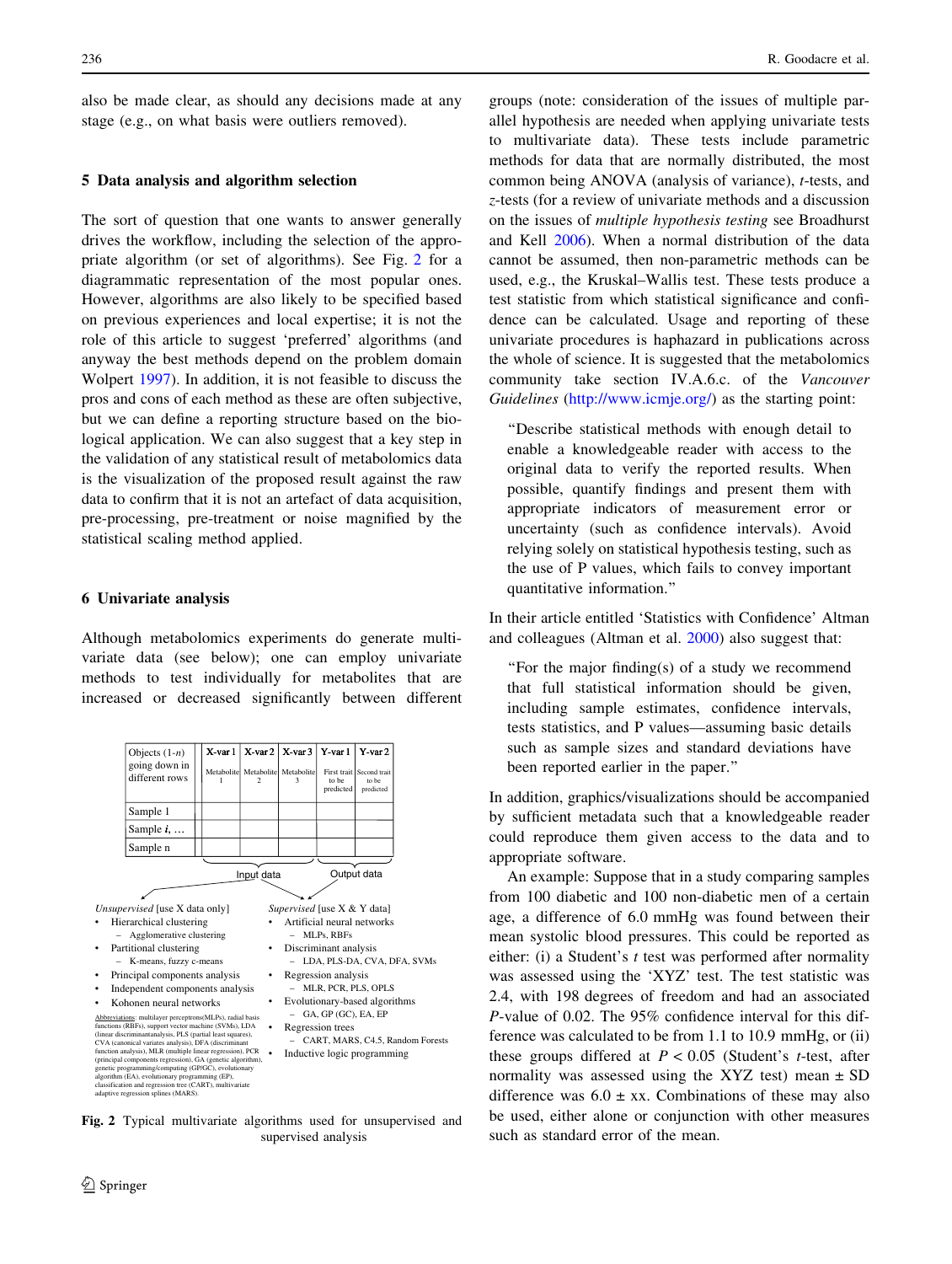Methods of univariate data analysis are constantly being developed and/or refined. Over the past 30 years accepted ideologies have been repeatedly questioned and advances in computational power have produced new ways of interpreting established tests (for example, bootstrapping of test statistics Efron and Gong [1983](#page-9-0); Efron and Tibshirani [1993\)](#page-9-0). It is strongly recommended that the author(s) to provide sufficient information for novel method(s) to be independently reproducible and verifiable.

## 7 Multivariate analysis

As mentioned earlier, metabolomics data are essentially multivariate. For a single study, the starting point for data analysis is a single matrix  $N \times D$  where, N is the number of samples (objects) and D is the number of variables (metabolites/binned chemical shifts/wavenumbers/masses/ retention times etc.). Each independent variable may be thought of as a single geometric dimension, such that each sample may be considered to exist as a single point in an abstract entity referred to as D-dimensional hyperspace. The role of the analyst is to understand/interpret/query the underlying properties of the data points distributed in this hyperspace. This may be done in the form of unsupervised dimensionality reduction (i.e., usually projection into a space of significantly smaller dimensionality whilst trying to minimize information loss), or clustering (identifying groups of points which are more similar to each other than to the rest of the data), or by correlation analysis, or by supervised pattern recognition/machine learning (including multivariate regression and discriminant analysis). It is beyond the scope of this document to describe (or criticize) all the available methods (good starting points are Duda et al. [2001](#page-9-0); Hastie et al. [2001](#page-9-0)). This would be an impossible task given the current number and the speed in which new methods are being developed. The central point of this report is not to prescribe methodologies, but rather to ensure that the methods used are reported consistently and in detail. With this in mind, we have tried to distil the salient features of unsupervised and supervised multivariate analysis in order to unify the reporting process. There are several excellent reviews on current multivariate techniques (Beebe et al. [1998;](#page-9-0) Chatfield and Collins [1980](#page-9-0); Duda et al. [2001;](#page-9-0) Everitt [1993;](#page-9-0) Krzanowski [1988](#page-9-0); Lavine [1998;](#page-9-0) Manly [1994;](#page-10-0) Martens and Næs [1989;](#page-10-0) Massart et al. [1997\)](#page-10-0).

## 8 Unsupervised methods

Unsupervised methods can be split into two basic forms. First, there is dimension reduction into a lower dimensional space typified by principal component analysis (PCA; Jolliffe [1986](#page-9-0)). This is fundamentally a multivariate linear transformation and is often used as a pre-processing step prior to application of a supervised method. One important reporting method needed for such methods is a reference to the software used or the theoretical source of the mathematical algorithm (and possibly the related computer code) should be included and a statement about any assumptions made about the characteristics of the dataset before transformation.

A second type of unsupervised method is Cluster Analysis (see e.g., Everitt [1993](#page-9-0)). Here the algorithm attempts to 'find' clusters of similarly characterized samples (i.e., points clustering together in the multidimensional feature space). Once found they may be used to classify each sample and similarities between clusters may be assessed (for example using hierarchical cluster analysis). Again, in terms of reporting, details of the algorithm or software used must be given, including the similarity measure used. It is also the case that pretty well any clustering algorithm will perform a clustering, and it is important to assess the validity of such clusters. A variety of methods exist for this and if readers are to be persuaded that the clustering has meaning then these should to be used and reported. A recent reviewed describes the different approaches available (Handl et al. [2005\)](#page-9-0). Reporting of other novel and standard unsupervised techniques, such as self-organizing maps (Kohonen [1989\)](#page-9-0), should follow similar guidelines.

In both cases, the method for optimizing meta-parameters such as the number of components in PCA or architecture of the self-organizing map should be reported.

It is also possible to determine correlations between the metabolites or variables measured by conducting Correlation Analysis. In this case as well as generating correlations usually depicted as nodes linked by edges (Broadhurst and Kell [2006;](#page-9-0) Ebbels et al. [2006](#page-9-0)), often with the correlation coefficient given, it is possible to construct correlation matrix pseudocolor maps which can be use as first step to explore the data (Cloarec et al. [2005a](#page-9-0); Miccheli et al. [2006\)](#page-10-0) and integrate data from different sources (Crockford et al. [2006\)](#page-9-0). In terms of reporting, details of the correlation algorithm or software used must be given, along with any cut of point for what is considered a significant correlation.

# 9 Supervised learning

When one knows the classes or values of the responses that one is trying to predict (also known as the Y-data) associated with each of the sample inputs  $(X<sub>-</sub>)$  then supervised methods may be used. Ideally, the goal here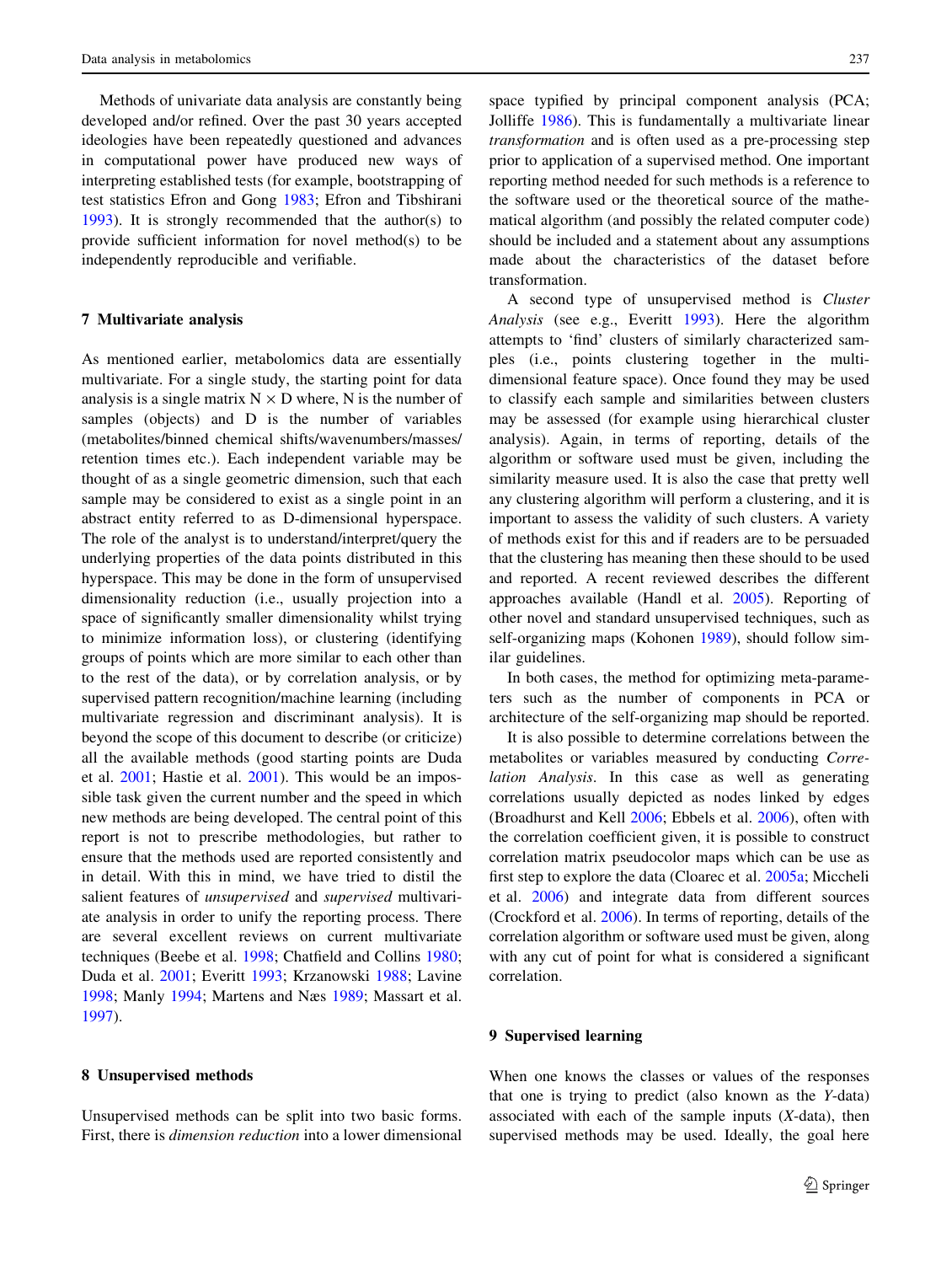is to find a model (mathematical/rule based/decision tree) that will correctly associate all of the X-data with the target Y-Data. The desired responses may be categorical (e.g., disease vs. healthy) or quantitative/continuous (e.g., blood glucose, body mass index, age, etc.). Usually, supervised methods require some sort of meta-parameterization (Table 4). Meta parameters are parameters that help define the structure and optimization of the model. For example, in a PLS model (Eriksson et al. [2001](#page-9-0); Martens and Næs [1989](#page-10-0); Trygg and Wold [2002\)](#page-10-0), the actual weights (loadings) are the parameters of the model. The number of latent variables is a single meta parameter. In neural networks (e.g., Bishop [1995;](#page-9-0) Ripley [1996\)](#page-10-0), the learning rate and criteria for halting the learning process are examples of meta parameters. In genetic programming (Kell [2002](#page-9-0); Koza [1992](#page-9-0); Langdon [1998\)](#page-9-0)—mutation rate, crossover type, operator lists and maximum tree depth are examples of meta parameters. In methods employing variable selection, the information specifying which variables have been selected for a particular model is also considered a meta-parameter, since this is often used to optimize model performance. All of these attributes must be reported alongside the final model itself in order for other scientists to be able to have a chance of reproducing the model.

Supervised methods often need to be reported in considerably more detail than unsupervised ones. The more meta-parameters involved, the more detailed the reporting required (see example below). As with the unsupervised methods, details of the algorithm or software used must be given. In addition, all static meta-parameters should be reported, and the method of optimizing the dynamic metaparameters described in detail—including internal model validation (vide infra).

An example: Suppose that one was optimizing the meta-parameters for a feed forward neural network using the gradient descent back propagation algorithm (Wasserman [1989](#page-10-0)) which was being trained to differentiate between diseased versus healthy patients. Although the following list is not exhaustive, the meta-parameters that one would have to optimize include: number of layers the neural network contained, number of nodes in the hidden layers, whether a bias node (set to  $+1$ ) was used or not, what the learning rate and momentum were, what squashing function was used (e.g., sigmoidal, tanh, linear, etc.), when the error was propagated (after each training pair was presented to the network, or after all presentations), and how many iterations/epochs the neural network was trained for. Likewise, and of equal importance, one should note the approaches tried and discarded. Ideally, researchers could also report a synopsis of the results of these discarded approaches.

#### 10 Model generality and model validation

If the results of a metabolomics study indicate some sort of general model, or general biomarker discovery, for a particular biological system/study then reports of this assertion must be backed up by some sort of model validation.

Model validation is needed in both supervised and unsupervised analysis. Model validation is often misinterpreted as simply model optimization through internal validation. Internal validation is used in supervised methods to optimize meta-parameters (e.g., number of latent variables in PLS, or number of training epochs in neural networks). Even if internal validation appears to often improve predictive capability of the final model chosen, this model's generalization capability tends to be overoptimistic (overfitting), hence it is not a replacement for extrinsic model validation.

Model validation in its simplest form involves splitting the available data into 3 sets: training, monitoring, and test (Table 6). The training data are used to build one or more possible models, the monitoring data are then used to assess and optimize the quality of every 'trained' model (e.g., via meta-parameters) and the independent test data are used to measure the generalization/predictive expectation of the final published 'optimal' model. There are several validation methods in which the training and monitoring sets are initially combined and then subsequently dynamically partitioned into temporary training/monitoring datasets (e.g., bootstrapping and K-fold cross-validation). Approaches which make use of training and monitoring data can be said to be examples of empirical model selection, however other approaches exist which are theoretically justified. For example a Bayesian approach might use the training data to determine either a maximum posteriori point estimate of the model parameters or their joint posterior distribution. In this case no monitoring data is used as the 'optimal' model is selected automatically. The generality of such a model of course still needs to be assessed with the test data set. For a recent review of model selection literature see http://www.modelselection.org. It is important to note that in all cases the test set is 'blind' to the model building and selection process. The test procedure involves applying the test data to the 'optimal' model. The subsequent model predictions are compared to known (blind) responses and a test statistic calculated (e.g.,  $Q^2$  statistic Eriksson et al. [2001\)](#page-9-0). Such models are known to be extremely overoptimistic, especially for  $K = 1$  (Golbraikh and Tropsha [2002\)](#page-9-0).

For unsupervised methods such a PCA, the monitoring data set is not needed. However, care has to be taken in how results are presented in publications. For example, if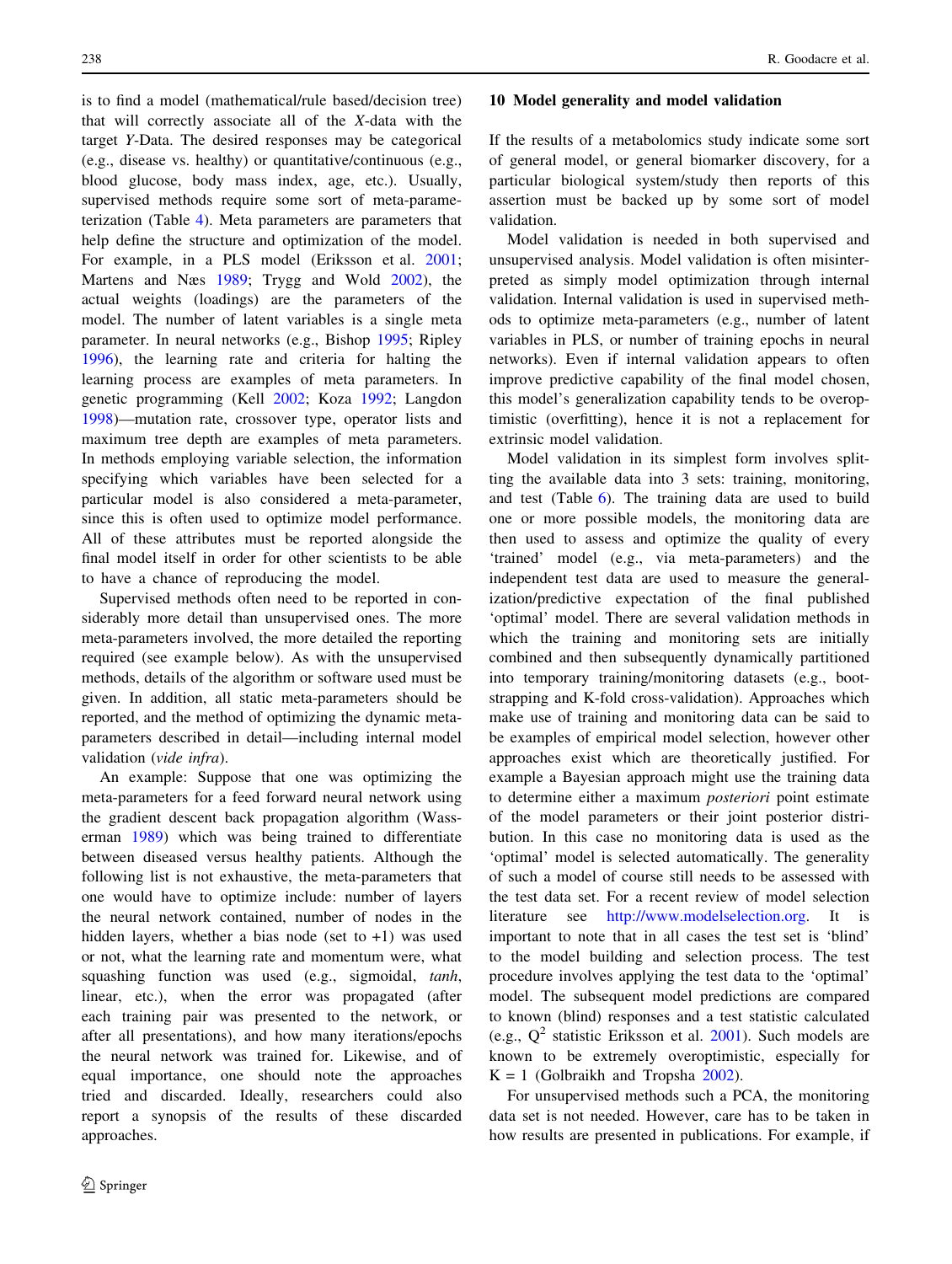when using PCA no test set is applied then one cannot make bold claims about data clustering when plotting principal component y against principal component x when  $x$  and  $y$  are anything other than 1 and 2 respectively. Searching all possible component axes is a form of multiple testing (supervised analysis) and therefore requires the application of proper corrections to the clustering statistic (e.g., Bonferroni).

Suggesting the best method of model validation is beyond the scope of this document. Here we are concerned with the reporting of methodologies and results. Thus, we simply encourage authors to provide external (i.e., blind) measures of model generality and/or avoid making false claims of model (or test) generality beyond the scope of the data presented.

Proposed minimum information reported for multivariate analysis

- Description of workflow.
- Details of the algorithm used must be explicitly given and include the software package and version number or date employed for computation included. For established algorithms, one should reference the published literature but provide the meta-parameters. State-of-the-art, radical or unconventional algorithms should in general be avoided if they have not been independently assessed and approved (by peer review) and published in a methodology paper.
- Details of how data are split into training and external validation sets, including, as far as possible, proof that both sets are equally representative of the sample space/ data distribution (with respect to meta data).
- Details of how internal validation/meta-parameter optimization is performed.
- Details about the chosen metric for assessing the predictive ability of the model (supervised methods only).
- Prediction scores for both training and external test sets.
- Details on data interpretation and visualization.

Additional recommended information reported for Multivariate analysis:

- Descriptive statistics about model prediction to accompany the prediction scores. For example, in binary response models ('case'/'control') most univariate tests can be used for continuous prediction scores (produced by PLS and LDA etc). Alternatively, present the confusion matrices of binary outputs. For calibration models plots of predicted vs. expected are useful for readers.
- If many different model types are tested then a summary of all results is recommended.

#### 11 Discussion and conclusions

This document proposes the minimum level of reporting required in order to account accurately for any chemometric/ statistical methods supporting the conclusions of metabolomics studies. By using these standards the metabolomics community as a whole will benefit by the subsequent dissemination of clear concise facts. Included here is a scheme (proposed reporting vocabulary) of terms that will help remove some of the confusion currently noted when comparing/reproducing various studies. Whilst we cannot be prescriptive on the exact mechanism by which these are reported, most data analyses start with the production of the initial data matrix which will then be analyzed. It is worth considering that the reporting structure should be split into distinct sections. The first aggregates all the steps that were taken to turn the raw analytical data into the initial data matrix (each row being one sample and each column being one feature). The next part should then describe the levels of pre-processing used to clean and prepare the data for the main modeling process. The final stage is the analysis the clean (transformed) data matrix. The definition of workflows at each of these stages is key to allowing the reporting standard to be modular and flexible. Each stage may include several sub-workflows in series (or parallel).

In conclusion, The Data Analysis Working Group (DAWG) will continue to update this consensus document that describes a minimum core set of necessary data related to the data analyses associated with metabolomics experiments. Further, the DAWG will work cooperatively with other MSI groups to build an integrated standard. The primary motivation is to establish acceptable practices that will maximize the utility, validity, and understanding of metabolomics data. To achieve this objective we actively seek input from specialists as well as generalists from the metabolomics community. Only through active community involvement will a functional solution be achieved. To this end, we would strongly encourage all authors to make available electronically, and as a condition of publication, all data used in the making of a claim that the value of a metabolic or spectroscopic biomarker is significantly different between two classes. This is the easiest way to allow the community swiftly to validate such claims (or otherwise), and was instrumental in the rapid unmasking of artefacts in some well-publicized proteomic biomarker experiments (Baggerly et al., [2004](#page-9-0)).

Acknowledgements D.B. wishes to thank the UK BBSRC and UK MRC. R.G. wishes to thank the UK BBSRC and EC META-PHOR (Food-CT-2006-03622) for financial support. BSK acknowledges NIH support. JT acknowledges Swedish Research Council for financial support. Disclaimer: The views presented in this article do not necessarily reflect those of the U. S. Food and Drug Administration.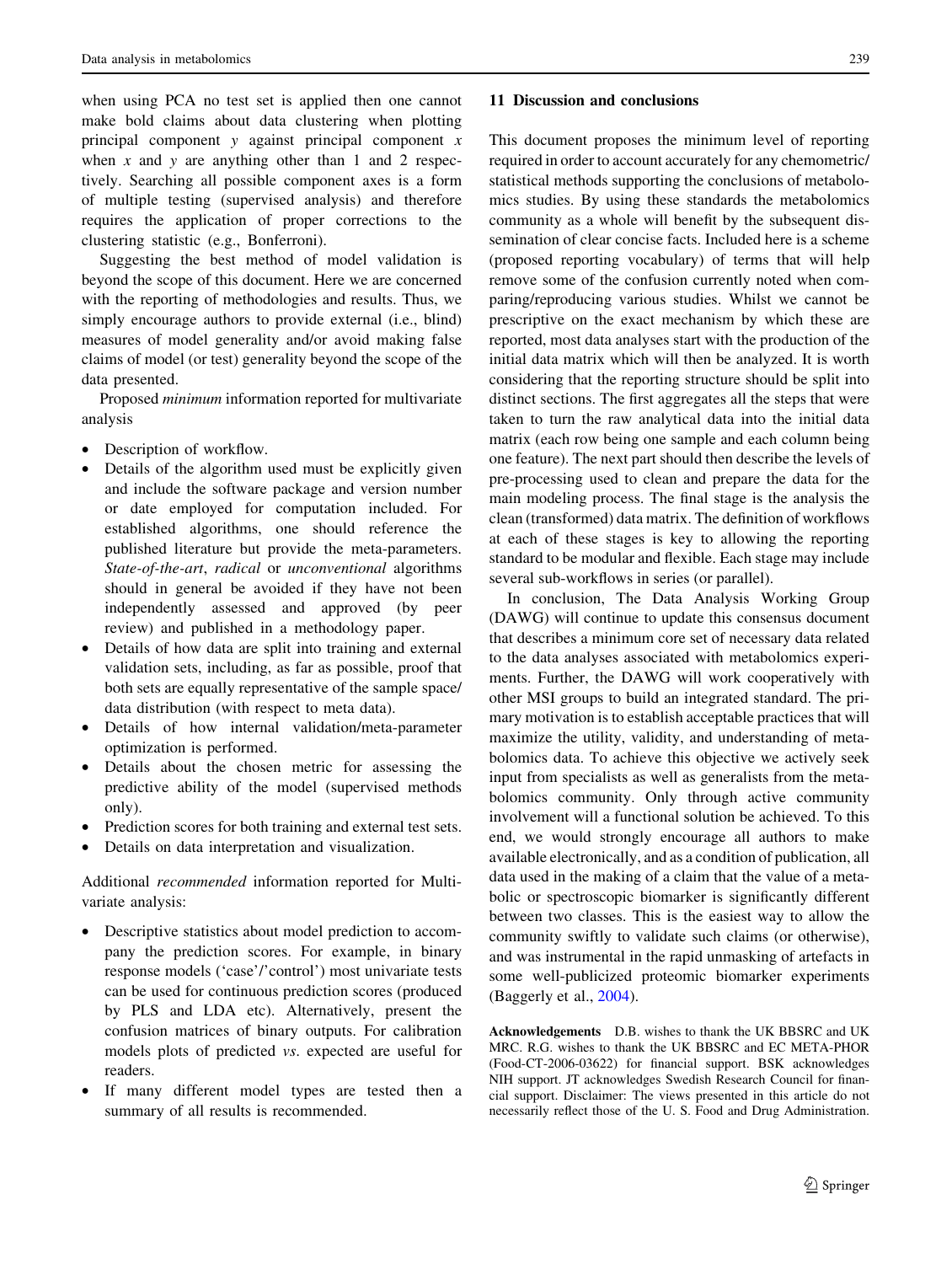#### <span id="page-9-0"></span>References

- Altman, D. G., Machin, D., Bryant, T. N., & Gardner, M. J. (2000). Statistics with confidence (2nd ed.). Blackwell Publishers.
- Andreev, V. P., Rejtar, T., Chen, H. S., Moskovets, E. V., Ivanov, A. R., & Karger, B. L. (2003). A universal denoising and peak picking algorithm for LC-MS based on matched filtration in the chromatographic time domain. Analytical Chemistry, 75, 6314–6326.
- Baggerly, K. A., Morris, J. S., & Coombes, K. R. (2004). Reproducibility of SELDI-TOF protein patterns in serum: Comparing datasets from different experiments. Bioinformatics, 20, 777–785.
- Beebe, K. R., Pell, R. J., & Seasholtz, M. B. (1998). Chemometrics: A practical guide. New York: Wiley.
- Bishop, C. M. (1995). Neural networks for pattern recognition. Oxford: Clarendon Press.
- Bland, M. (2000). An introduction to medical statistics. Oxford: Oxford University Press.
- Breiman, L. (2001). Statistical modeling: The two cultures. Statistical Science, 16, 199–215.
- Bro, R., & Smilde, A. K. (2003). Centering and scaling in component analysis. Journal of Chemometrics, 17, 16–33.
- Broadhurst, D., & Kell, D. B. (2006). Statistical strategies for avoiding false discoveries in metabolomics and related experiments. Metabolomics, 2, 171–196.
- Brown, M., Dunn, W. B., Ellis, D. I., Goodacre, R., Handl, J., Knowles, J. D., O'Hagan, S., Spasic, I., & Kell, D. B. (2005). A metabolome pipeline: From concept to data to knowledge. Metabolomics, 1, 39–51.
- Campbell, T., Blasko, J., Crawford, E. D., Forman, J., Hanks, G., Kuban, D., Montie, J., Moul, J., Pollack, A., Raghavan, D., Ray, P., Roach, M., Steinberg, G., Stone, N., Thompson, I., Vogelzang, N., & Vijayakumar, S. (2001). Clinical staging of prostate cancer: Reproducibility and clarification of issues. International Journal of Cancer, 96, 198–209.
- Chatfield, C., & Collins, A. J. (1980). Introduction to multivariate analysis. London: Chapman & Hall.
- Cloarec, O., Dumas, M.-E., Craig, A., Barton, R. H., Trygg, J., Jane Hudson, J., Blancher, C., Gauguier, D., Lindon, J. C., Holmes, E., & Nicholson, J. K. (2005a). Statistical total correlation spectroscopy: An exploratory approach for latent biomarker identification from metabolic <sup>1</sup>H NMR data sets. Analytical Chemistry, 77, 1282–1289.
- Cloarec, O., Dumas, M. E., Trygg, J., Craig, A., Barton, R. H., Lindon, J. C., Nicholson, J. K., & Holmes, E. (2005b). Evaluation of the orthogonal projection on latent structure model limitations caused by chemical shift variability and improved visualization of biomarker changes in <sup>1</sup> H NMR spectroscopic metabonomic studies. Analytical Chemistry, 77, 517–526.
- Crockford, D. J., Holmes, E., Lindon, J. C., Plumb, R. S., Zirah, S., Bruce, S. J., Rainville, P., Stumpf, C. L., & Nicholson, J. K. (2006). Statistical heterospectroscopy, an approach to the integrated analysis of NMR and UPLC-MS data sets: Application in metabonomic toxicology studies. Analytical Chemistry, 78, 363–371.
- Duda, R. O., Hart, P. E., & Stork, D. E. (2001). Pattern classification (2nd ed.) London: John Wiley.
- Ebbels, T. M. D., Buxton, B. F., & Jones, D. T. (2006). SpringScape: Visualisation of microarray and contextual bioinformatic data using spring embedding an 'information landscape'. Bioinformatics, 22, e99–e108.
- Efron, B., & Gong, G. (1983). A leisurely look at the bootstrap, the jackknife, and cross-validation. American Statistician, 37, 36–48.
- Efron, B., & Tibshirani, R. J. (1993). An introduction to the bootstrap. Chapman & Hall.
- Eriksson, L., Johansson, E., Kettaneh-Wold, N., & Wold, S. (2001). Multi- and megavariate data analysis. Umea, Sweden: Umetrics AB.
- Everitt, B. S. (1993). Cluster analysis. London: Edward Arnold.
- Forshed, J., Torgrip, R. J., Aberg, K. M., Karlberg, B., Lindberg, J., & Jacobsson, S. P. (2005). A comparison of methods for alignment of NMR peaks in the context of cluster analysis. Journal of Pharmaceutical and Biomedical Analysis, 38, 824–832.
- Golbraikh, A., & Tropsha, A. (2002). Beware of q2!. Journal of Molecular Graphics & Modelling, 20, 269–276.
- Goodacre, R., Vaidyanathan, S., Dunn, W. B., Harrigan, G. G., & Kell, D. B. (2004). Metabolomics by numbers—acquiring and understanding global metabolite data. Trends in Biotechnology, 22, 245–252.
- Hall, R. D. (2006). Plant metabolomics: From holistic hope, to hype, to hot topic. New Phytologist, 169, 453–468.
- Handl, J., Knowles, J., & Kell, D. B. (2005). Computational cluster validation in post-genomic data analysis. Bioinformatics, 21, 3201–3212.
- Hastie, T., Tibshirani, R., & Friedman, J. (2001). The elements of statistical learning: Data mining, inference and prediction. Berlin: Springer-Verlag.
- Holmes, E., Bonner, F. W., Sweatman, B. C., Lindon, J. C., Beddell, C. R., Rahr, E., & Nicholson, J. K. (1992). Nuclear magnetic resonance spectroscopy and pattern recognition analysis of the biochemical processes associated with the progression of and recovery from nephrotoxic lesions in the rat induced by mercury(II) chloride and 2-bromoethanamine. Molecular Pharmacology, 42, 922–930.
- Ioannidis, J. P. (2005). Why most published research findings are false. PLoS Med 2, e124.
- Jolliffe, I. T. (1986). Principal component analysis. New York: Springer-Verlag.
- Jonsson, P., Gullberg, J., Nordström, A., Kusano, M., Kowalczyk, M., Sjöström, M., & Moritz, T. (2004). A strategy for identifying differences in large series of metabolomic samples analyzed by GC/MS. Analytical Chemistry, 76, 1738–1745.
- Katajamaa, M., & Oresic, M. (2005). Processing methods for differential analysis of LC/MS profile data. BMC Bioinformatics, 6, Art. No. 179.
- Kell, D. B. (2002). Genotype-phenotype mapping: Genes as computer programs. Trends in Genetics, 18, 555–559.
- Kell, D. B. (2007). Metabolomic biomarkers: Search, discovery and validation. Expert Review in Molecular Diagnostics, 7, 329–333.
- Keun, H. C., Ebbels, T. M., Bollard, M. E., Beckonert, O., Antti, H., Holmes, E., Lindon, J. C., & Nicholson, J. K. (2004). Geometric trajectory analysis of metabolic responses to toxicity can define treatment specific profiles. Chemical Research in Toxicology, 17, 579–587.
- Kohonen, T. (1989). Self-organization and associative memory. Berlin: Springer-Verlag.
- Koza, J. R. (1992). Genetic programming: On the programming of computers by means of natural selection. Cambridge, MA: MIT Press.
- Krzanowski, W. J. (1988). Principles of multivariate analysis: A user's perspective. Oxford: Oxford Univeristy Press.
- Kvalheim, O. M., & Liang, Y. Z. (1992). Heuristic evolving latent projections: Resolving two-way multicomponent data. 1. Selectivity, latent-projective graph, datascope, local rank, and unique resolution. Analytical Chemistry, 64, 936–946.
- Langdon, W. B. (1998). Genetic programming and data structures: Genetic programming  $+$  data structures  $=$  automatic programming! Boston: Kluwer.
- Lavine, B. K. (1998). Chemometrics. Analytical Chemistry, 70, R209–R228.